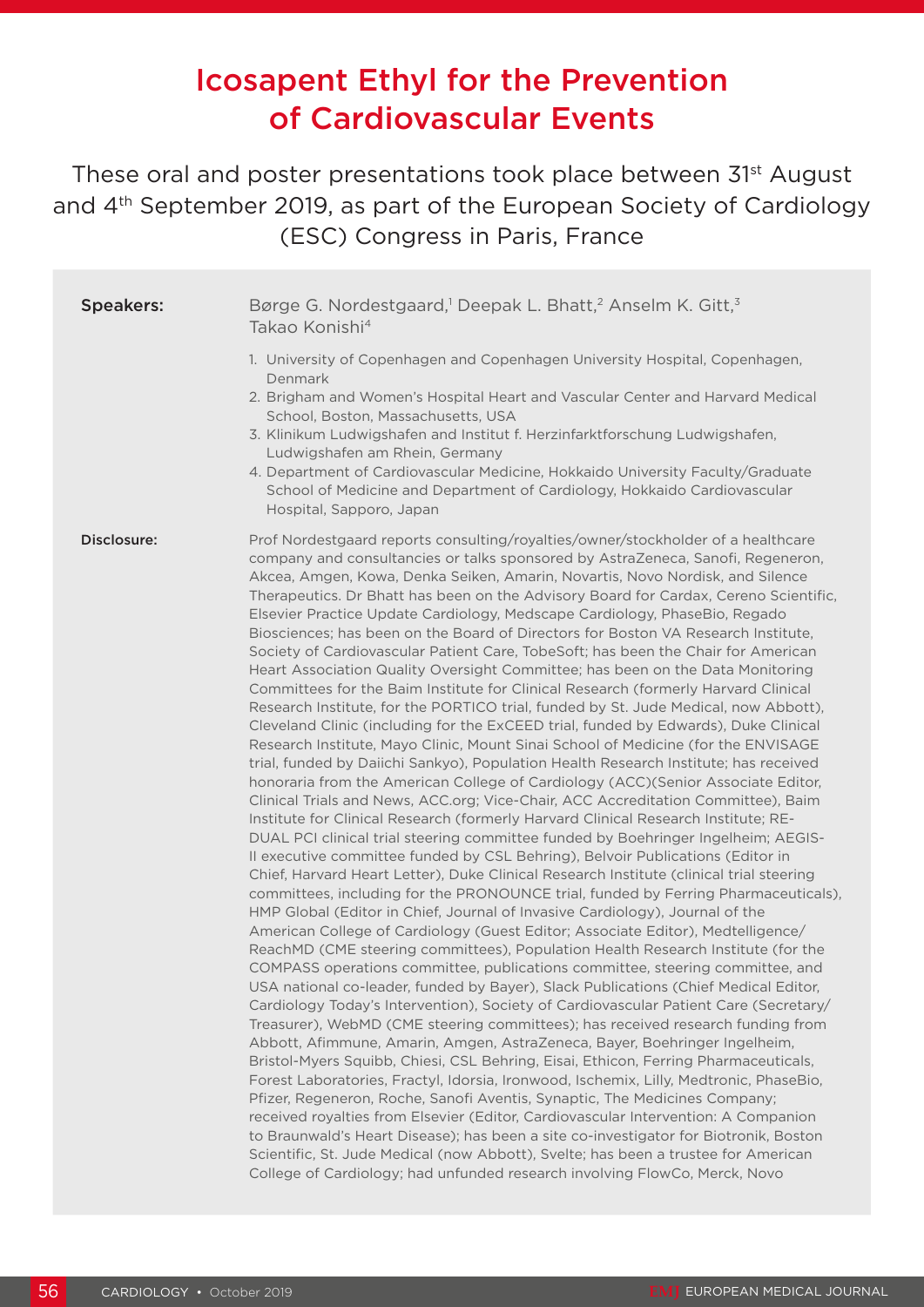|                   | Nordisk, PLx Pharma, Takeda; other relationships include: Clinical Cardiology (Deputy<br>Editor), NCDR-ACTION Registry Steering Committee (Chair), VA CART Research and<br>Publications Committee (Chair). Dr Gitt received honoraria from Merck & Co., Inc. for<br>participation in DYSIS steering committee meetings. Dr Konishi reports no conflicts of<br>interest. |
|-------------------|-------------------------------------------------------------------------------------------------------------------------------------------------------------------------------------------------------------------------------------------------------------------------------------------------------------------------------------------------------------------------|
| Acknowledgements: | Prof Nordestgaard, Dr Bhatt, and Dr Gitt all reviewed and edited the manuscript prior<br>to publication. Dr Konishi did not review or edit the manuscript prior to publication.<br>Writing assistance was provided by Jenny Lloyd, Compass Medical Communications,<br>Ltd., UK.                                                                                         |
| Support:          | The publication of this article was funded by Amarin Pharma, Inc. The views and<br>opinions expressed are those of the authors and not necessarily those of Amarin<br>Pharma, Inc.                                                                                                                                                                                      |
| Citation:         | EMJ Cardiol. 2019:7[11:56-65.                                                                                                                                                                                                                                                                                                                                           |

#### Meeting Summary

Prof Nordestgaard said that genetic studies have shown that elevated triglyceride-rich lipoproteins can lead to atherosclerosis and inflammation, which can lead to myocardial infarction (MI). Genetic studies have also shown that lower triglyceride levels are associated with lower cardiovascular risk. Dr Bhatt then said that although low-dose omega-3 fatty acids (1 g/day) are ineffective for preventing heart disease, higher doses (1.8 g/day) have been shown to reduce coronary plaque and the risk of coronary events. He then described the recently published REDUCE-IT trial, which randomised ~8,000 statin-treated patients with elevated triglycerides (1.52–5.63 mmol/L) to icosapent ethyl 4 g/day or placebo. Those randomised to icosapent ethyl had significant reductions in triglyceride levels and cardiovascular events. American and European guidelines have now recognised that omega-3 fatty acids 4 g/day can be beneficial for the management of hypertriglyceridaemia and that icosapent ethyl, in particular, lowers the rate of cardiovascular outcomes. Dr Gitt presented data showing how many patients from DYSIS, a cross-sectional, observational study of lipid goal achievement among statintreated patients, could benefit from icosapent ethyl. Among >60,000 patients in DYSIS, 72% were at very high cardiovascular risk, and 48% of these had triglycerides >1.52 mmol/L and could therefore potentially benefit from icosapent ethyl. Finally, Dr Konishi presented imaging data showing that eicosapentaenoic acid (EPA), of which icosapent ethyl is a purified ester, is associated with decreased plaque instability. This could help to explain how icosapent ethyl reduces cardiovascular risk.

# Triglycerides, Lesson from Genetics

#### Professor Børge G. Nordestgaard

Based on genetic evidence, it is now known that triglyceride-rich lipoproteins lead to atherosclerosis and local inflammation, which can result in MI due to plaque rupture. Genetic studies have also shown that higher triglyceride levels are associated with a higher risk of MI and lower levels are associated with lower cardiovascular risk. Elevated low-density lipoprotein cholesterol (LDL-C), remnant cholesterol, and triglyceride levels can all increase the risk of cardiovascular

disease. Chylomicrons, lipoprotein particles that consist largely of triglycerides, can also increase the risk of pancreatitis. In clinical practice, LDL-C, remnant cholesterol, and lipoprotein(a) are all important, but likely cause disease by different mechanisms. When triglycerides are degraded into toxic free fatty acids, they can cause inflammation, potentially leading to MI or acute pancreatitis. A second pathway by which triglycerides could lead to MI is via cholesterol, foam cells, and atherosclerosis.

In the Copenhagen General Population Study (N=84,177), there was a skewed distribution of nonfasting triglyceride levels.<sup>1</sup> Most people (73.0%) had triglyceride levels of 0–2 mmol/L,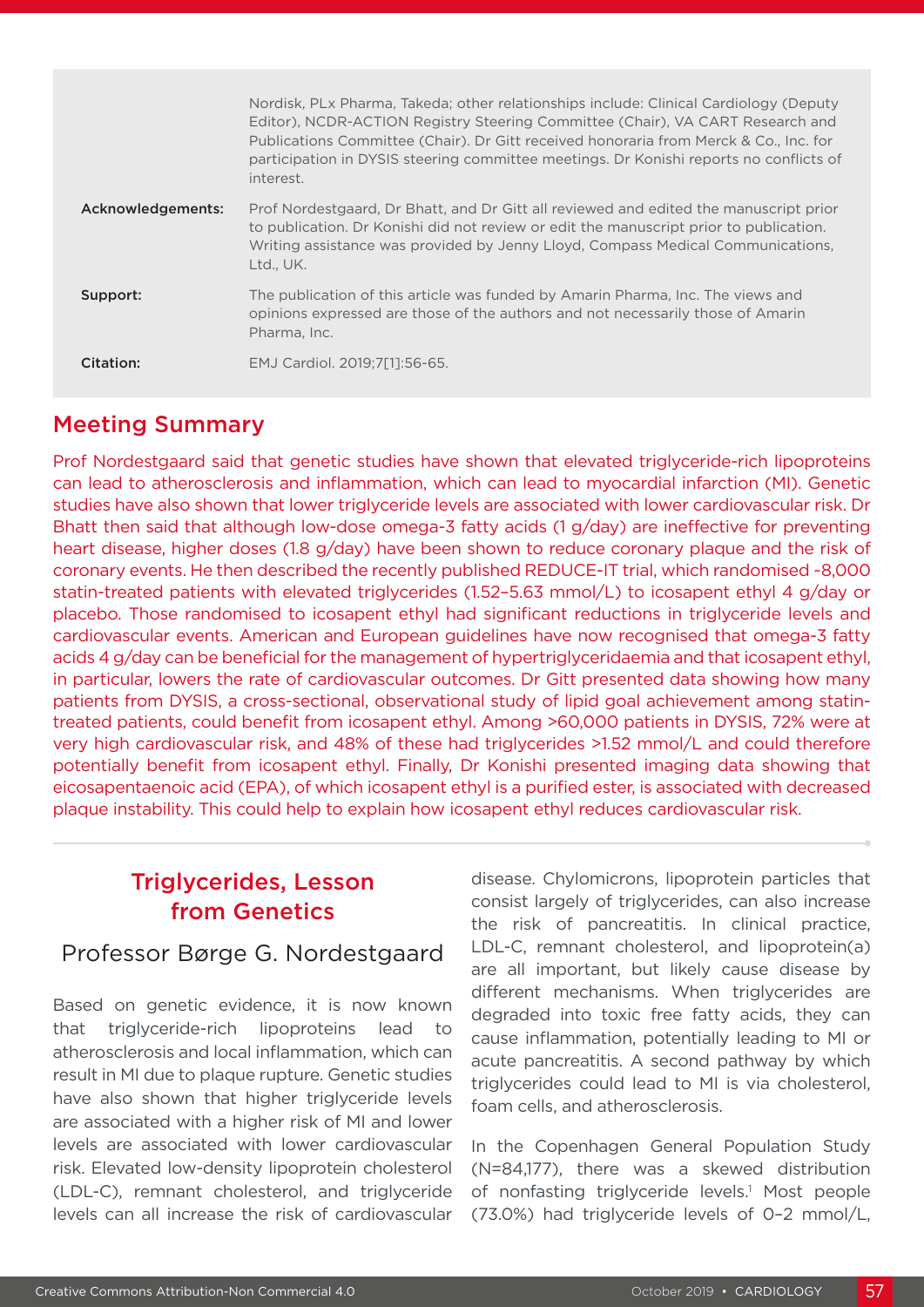while 27.0% had higher levels (2–10 mmol/L) that could be associated with an increased risk of cardiovascular disease. Only 0.1% had triglyceride levels >10 mmol/L, and such people are at increased risk of acute pancreatitis. In the combined Copenhagen General Population Study and the Copenhagen City Heart Study, higher nonfasting triglyceride levels were associated with higher plasma C-reactive protein (n=115,818), but there was no such correlation between LDL-C and C-reactive protein (n=115,377).<sup>2</sup>

Among 116,550 people from the Copenhagen General Population Study, the risks of MI and acute pancreatitis increased significantly with increasing nonfasting triglyceride levels.<sup>3</sup> Compared to people with triglycerides <1.00 mmol/L, those with triglycerides ≥5.00 mmol/L had a 3.4-fold higher risk of MI and an 8.7-fold higher risk of acute pancreatitis.<sup>3</sup> Similarly, in the Copenhagen City Heart Study and the Copenhagen General Population Study, increasing levels of nonfasting triglycerides were associated with an increased risk of MI and stroke.<sup>1,4</sup> These risks increased with increasing nonfasting triglyceride levels to ~5-fold for MI (Figure 1A) and ~3-fold for stroke (Figure 1B) for the highest versus lowest triglyceride levels.

People with triglyceride levels <10 mmol/L tend to have smaller lipid particles and more LDL-C; those with higher levels (10–30 mmol/L) have more very low-density lipoprotein (VLDL)/ remnants; and those with very high levels (>30 mmol/L) have more chylomicrons (unpublished data). While the risk of acute pancreatitis increases with increasing triglyceride levels, the risk of MI peaks at around 30 mmol/L and then decreases at higher triglyceride levels.

In the Copenhagen General Population Study (N=106,216), remnant cholesterol (calculated as total cholesterol - LDL-C - high-density lipoprotein cholesterol [HDL-C]) increased with increasing BMI, from 0.43 mmol/L among the lowest BMI decile to 0.88 mmol/L in the highest BMI decile  $(p_{\text{trend}} < 0.001).5$ 

Using Mendelian randomisation, the impact of genetic variants on triglyceride, LDL-C, and HCL-C levels can be studied.<sup>6</sup> Provided enough people are studied, those with and without various genetic variants should be matched. In an old analysis from the Copenhagen City Heart Study and the Copenhagen General Population Study (N=56,657), the risk of ischaemic heart disease was increased 1.1–1.6-fold among those with elevated LDL-C, remnant cholesterol:HDL-C, or remnant cholesterol.7 Genetically elevated levels of remnant cholesterol:HDL-C or remnant cholesterol, however, were associated with much higher risks (2.8–2.9-fold) than genetically elevated LDL-C levels (1.5-fold) (n=54,924), showing the importance of remnant cholesterol.<sup>7</sup>



Figure 1: Increasing risk of myocardial infarction (A) and ischaemic stroke (B) with increasing nonfasting triglyceride levels.<sup>1,4</sup>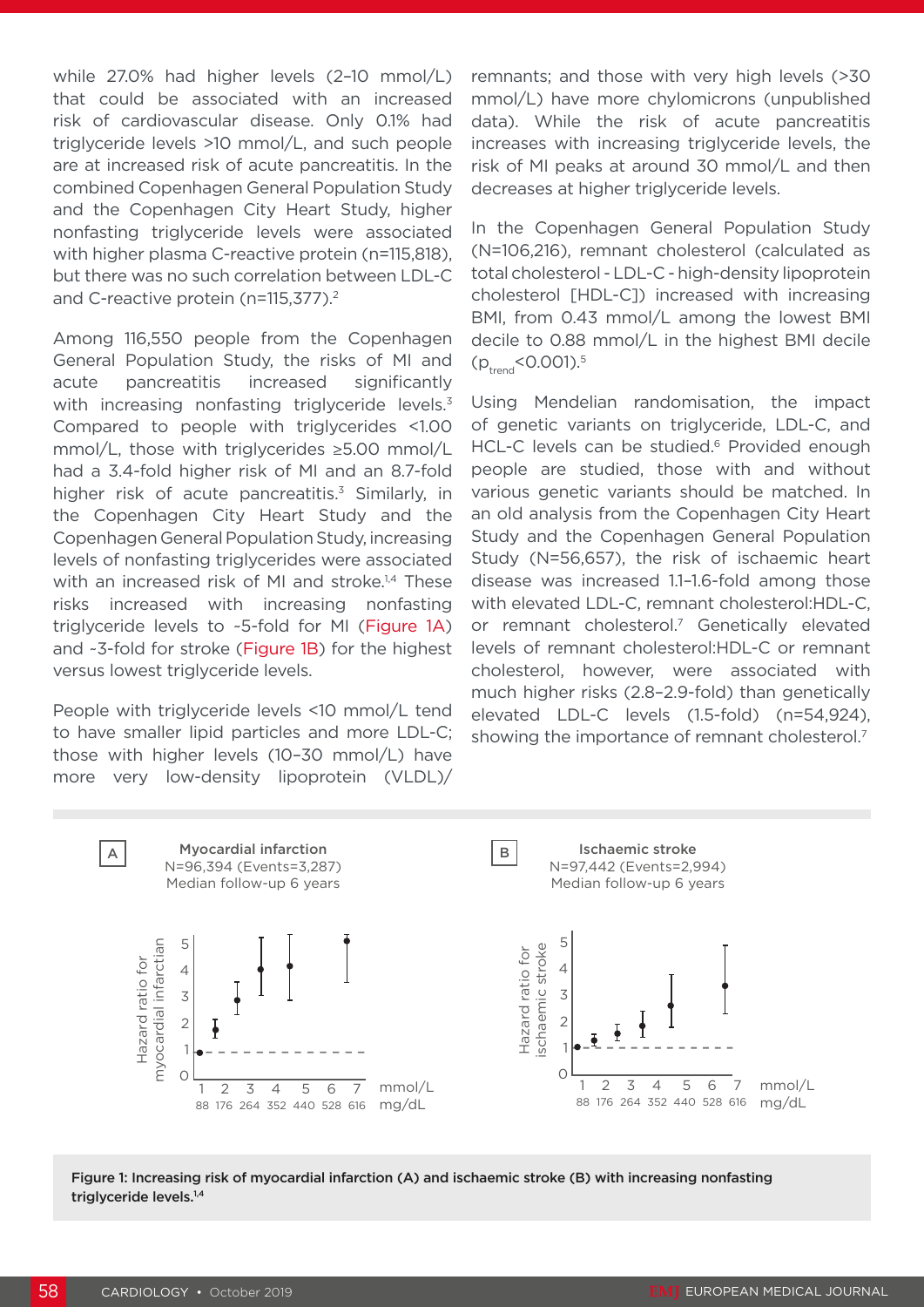Other genetic studies support these data, showing that triglyceride-rich remnants can cause cardiovascular disease, independently of LDL-C and HDL-C.<sup>8-14</sup>

For example, two studies have examined loss-offunction mutations in the *APOC3* gene and risk of ischaemic vascular disease.<sup>8,9</sup> Both showed that heterozygosity for loss-of-function mutations in *APOC3* was associated with ~40% reductions in both nonfasting triglyceride levels and risk of ischaemic vascular disease.<sup>8,9</sup> Another study showed 27% lower triglyceride levels for *ANGPTL3* loss-of-function and, based on a meta-analysis with other studies, a 39% lower risk of coronary artery disease.<sup>14</sup>

When people consume an excess of high-fat foods, chylomicrons and VLDL particles are produced. Lipoprotein lipase converts these into chylomicron remnants and intermediatedensity lipoprotein, causing atherosclerosis. Some proteins enhance the action of lipoprotein lipase (e.g., apolipoprotein V and GPIHBP1), while others inhibit it (e.g., apolipoprotein C3, ANGPTL3, and ANGTTL4). If these inhibitory proteins can themselves be inhibited, then lipoprotein lipase will degrade triglycerides faster and potentially enhance clearance of chylomicrons, VLDL, chylomicron remnants, and intermediate-density lipoprotein in the circulation, reducing atherosclerosis.

Prof Nordestgaard then introduced three new and ongoing trials for triglyceride-reducing therapy to reduce major atherosclerotic cardiovascular event risk after statin treatment. The REDUCE-IT trial, which will be discussed in detail by Dr Bhatt, randomised >8,000 statintreated patients to icosapent ethyl or placebo and showed a reduction in major ischaemic events.<sup>15</sup> The STRENGTH trial randomised ~13,000 patients to omega-3 carboxylic acids (Epanova®) and statin or corn oil and statin.<sup>16</sup> The PROMINENT trial is currently recruiting ~10,000 participants, who will be randomised to the selective peroxisome proliferator alpha modulator (SPPARM-α), pemafibrate, or placebo.17

Prof Nordestgaard finished with the same slide that he started with, but expanded it to say that the link from triglyceride-rich lipoproteins to atherosclerosis with inflammation to MI due to plaque rupture could theoretically be attributable

to various factors: coagulation, arrythmias, other inflammation, HDL-C, or small dense LDL-C; there is however no genetic evidence to support such pleiotropic effects. He reiterated that higher levels of triglyceride-rich lipoproteins increase the risk of MI, and reducing triglyceride-rich lipoprotein levels reduces the risk of MI, based on genetic data.

# Does High-Dose Fish Oil Reduce Cardiovascular Events via Triglycerides?

## Doctor Deepak L. Bhatt

In 2015, Prof Libby suggested that reducing triglycerides may be important for reducing cardiovascular risk.18 However, in December 2018, the European Medicines Agency (EMA) reported that omega-3 fatty acid mixtures of EPA and docosahexaenoic acid (DHA) (1 g/day) are not considered effective in preventing heart disease.19

In a naturally randomised trial, Ference et al.<sup>20</sup> evaluated the risk of coronary heart disease among people with and without genetic variants that are associated with lower triglyceride levels (via the lipoprotein lipase pathway) and/or lower LDL-C (via upregulation of the LDL receptor). Both variants significantly reduced the risk of coronary heart disease, showing that triglycerides and LDL-C are both important. However, the implication was that for a similar reduction in coronary heart disease risk, triglyceride levels would need to be reduced ~5-fold more than LDL-C levels.

In a recent meta-analysis of 10 trials, low-mediumdose omega-3 fatty acid preparations (EPA 226– 1,800 mg/day) had no significant effect on the primary cardiovascular endpoints.21 However, in the randomised Japanese JELIS study (N=18,645), EPA (1.8 g/day) plus statin significantly reduced the incidence of coronary events versus statin alone (with no placebo) among patients with hypercholesterolaemia (2.8% versus 3.5%; p=0.011).22 This agrees with mechanistic data from the newer randomised CHERRY study, in which medium-dose EPA (1.8 g/day) plus statin resulted in significantly more coronary plaque regression than statin alone (81% versus 61%; p=0.002)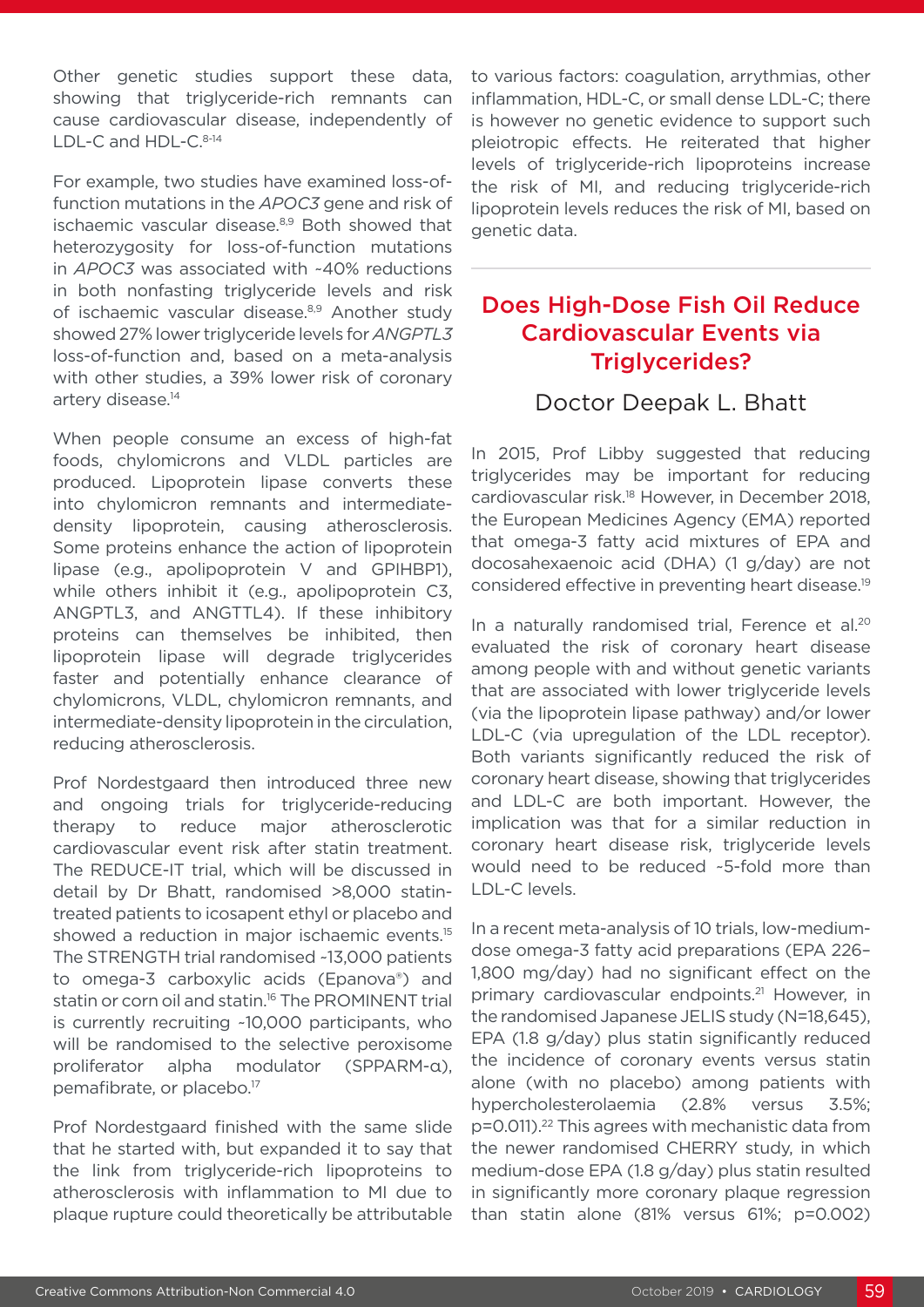among 193 patients with coronary heart disease after percutaneous coronary intervention (PCI).<sup>23</sup>

In the REDUCE-IT study, 8,179 statin-treated patients (aged ≥45 years with established cardiovascular disease or ≥50 years with diabetes and ≥1 additional risk factor) with triglycerides 1.52–5.63 mmol/L and LDL-C 1.06–2.59 mmol/L were randomised to icosapent ethyl (4 g/day) or placebo, both with continuing statin therapy.<sup>15</sup> The primary endpoint was a composite of cardiovascular death, nonfatal MI, nonfatal stroke, coronary revascularisation, or hospitalisation for unstable angina; the key secondary endpoint was a composite of cardiovascular death, nonfatal MI, or nonfatal stroke.<sup>15</sup> The median age was 64 years, 71% were male, and 58% had Type 2 diabetes mellitus.15 The secondary prevention cohort accounted for 71% of the population, whereas the other 29% were in the primary prevention cohort.

In the REDUCE-IT study, icosapent ethyl resulted in a 19.7% reduction in triglycerides versus placebo  $(p<0.001)$ <sup>15</sup> There were also significant reductions in various other biomarkers and a significant increase in EPA (359%; p<0.001). Icosapent ethyl also resulted in significant reductions in the primary composite endpoint (17.2% versus 22.0%; hazard ratio [HR]: 0.75; 95% confidence interval [CI]: 0.68-0.83; p<0.001; Figure 2) and the key secondary endpoint (11.2% versus 14.8%; HR: 0.74; 95% CI: 0.65-0.83; p<0.001).<sup>15</sup>

There were also significant reductions in various other composite and single endpoints. In subgroup analyses, icosapent ethyl had a significant effect on the primary and key secondary endpoints among those with baseline triglyceride levels < or  $\geq$  2.26 mmol/L.<sup>15</sup> It also had a significant effect on the key secondary endpoint among those with baseline triglyceride levels < or ≥1.69 mmol/L.15 Similarly, Kaplan–Meier curves of the primary and key secondary endpoints were very similar for those with achieved triglyceride levels < or  $\geq$ 1.69 mmol/L.<sup>15</sup>

Icosapent ethyl did not only significantly reduce first events (HR: 0.75; 95% CI: 0.68–0.83), but also significantly reduced second (HR: 0.68; 95% CI: 0.60–0.78), third (HR: 0.69; 95% CI: 0.59–0.82), and fourth or more (relative risk [RR]: 0.52; 95% CI:  $0.38 - 0.70$ ) events.<sup>24</sup> Overall, there was a  $30\%$ reduction in total events in the icosapent ethyl group versus the placebo group (RR: 0.70; 95% CI: 0.62-0.78; p<0.0001).<sup>24</sup> For every 1,000 patients treated with icosapent ethyl for 5 years, one could expect 76 fewer coronary revascularisations, 42 fewer MI, 16 fewer hospitalisations for unstable angina, 14 fewer strokes, and 12 fewer cardiovascular deaths (overall, 159 less events).<sup>24</sup>

In the REDUCE-IT trial, the original triglyceride inclusion criterion was 1.69–5.63 mmol/L at the screening visit which,<sup>25</sup> with a 10% allowance, resulted in those with triglycerides ≥1.52 mmol/L at this visit being included.15 However, when the baseline triglyceride level was calculated as the mean of the screening and randomisation visit values (the latter of which did not have defined limits), baseline values actually ranged from 0.91 to 15.82 mmol/L.<sup>26</sup> There were significant relative reductions in the primary composite endpoint with icosapent ethyl in all three baseline triglyceride tertiles (lowest: HR: 0.79; 95% CI: 0.66–0.94; p=0.0069; middle: HR: 0.80; 95% CI: 0.68–0.95; p=0.0121; highest: HR: 0.68; 95% CI: 0.57–0.80; p<0.0001), with no significant interaction by subgroup ( $p_{interaction}$ =0.33). Results for total events were similar (lowest: HR: 0.74; 95% CI: 0.61–0.90; p=0.0025; middle: HR: 0.77; 95% CI: 0.63–0.95; p=0.0120; highest: HR: 0.60; 95% CI: 0.50-0.873; p<0.0001; p<sub>interaction</sub>=0.17).<sup>26</sup> Comparing absolute (rather than relative) risk reductions, there was no significant interaction by subgroup for the first event  $(p_{interaction} = 0.12)$ , but a larger effect at higher baseline triglyceride levels for total events  $(p_{interaction} = 0.03)$ .<sup>26</sup> Of note, among patients on placebo, the rate of total endpoint events increased from 75 to 87, to 107, per 1,000 patient years in the lowest to highest triglyceride tertiles, showing the detrimental impact of triglyceride level on cardiovascular risk.

A recent publication has reviewed eight key triglyceride-lowering trials (three fibrates, three omega-3 fatty acids, and two niacin).<sup>27</sup> Most of the studies reported significant reductions in triglyceride levels, but only one fibrate and three omega-3 fatty acid studies (including REDUCE-IT) reported significant effects on cardiovascular outcomes.

The biological effects of EPA on plaque progression include those on: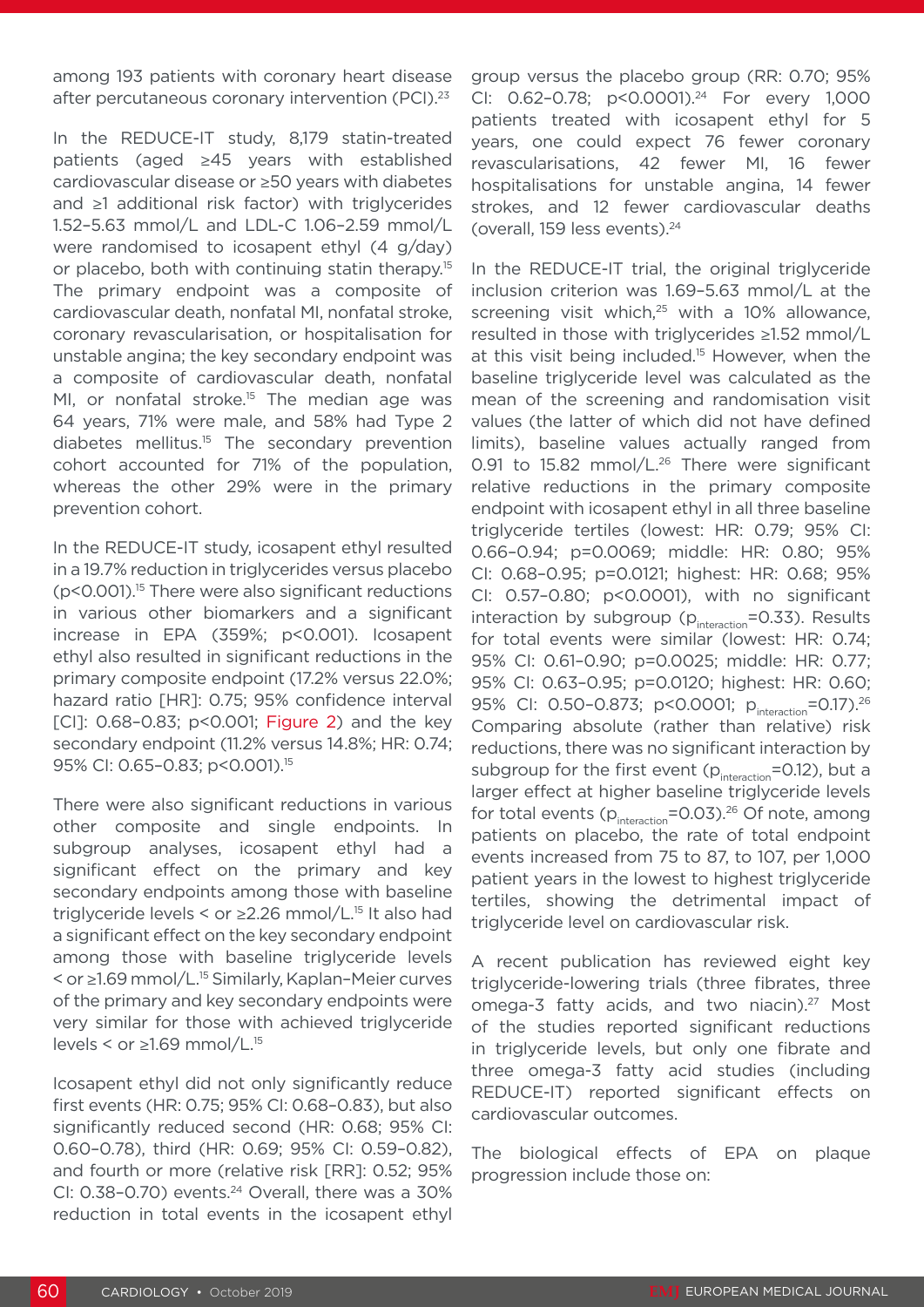

Figure 2: Reduced risk of the composite primary endpoint (cardiovascular death, myocardial infarction, stroke, coronary revascularisation, or unstable angina) with icosepent ethyl versus placebo in the REDUCE-IT trial.15

- **>** Endothelial dysfunction/oxidative stress (e.g., increased endothelial function and nitric oxide bioavailability; decreased oxidised LDL, macrophages, and foam cells).
- **>** Inflammation/plaque growth (e.g., increased EPA/arachidonic acid [AA] ratio; decreased  $IL-6$ ).
- **>** Unstable plaque (e.g., increased fibrous cap thickness and plaque stability; decreased plaque volume and arterial stiffness).28

It has also been associated with modest placebo-corrected reductions in blood pressure (systolic blood pressure: 1.3 mmHg; diastolic blood pressure: 0.5 mmHg).<sup>29</sup> Dr Bhatt noted that EPA and DHA have different effects on cellular membranes.<sup>30</sup> EPA tends to be associated with the hydrocarbon core, resulting in an ordered membrane, while DHA interacts with the headgroup region, resulting in a less ordered structure.30

He then went on to outline some ongoing studies. In the EVAPORATE study, ~60 statintreated patients with coronary atherosclerosis and elevated triglycerides were randomised to icosapent ethyl 4 g/day or placebo, with continued statin therapy.31 Multidetector CT angiography will be used at 9 and 18 months to assess changes in plaque volume and various other secondary endpoints. In the STRENGTH trial, ~13,000 statin-treated adults with elevated triglycerides and low HDL-C levels were randomised to omega-3 carboxylic acids 4 g/day or placebo.16 The primary endpoint will be the time to first major cardiovascular event. In the PROMINENT study, ~10,000 statin-treated patients with Type 2 diabetes mellitus, elevated triglycerides, and low HDL-C are being randomised to pemafibrate or placebo.17 The primary endpoint will be the time to first major cardiovascular event.

The American Heart Association (AHA) has said that the prescription omega-3 fatty acid icosapent ethyl at 4g/d has been shown to reduce atherosclerotic cardiovascular disease risk among patients with elevated triglycerides, based on the REDUCE-IT trial.<sup>32</sup> European guidelines recommend considering icosapent ethyl 4 g/day plus statin for those with triglycerides 1.50-5.60 mmol/L despite statin treatment.<sup>33</sup> Similarly, a March 2019 update from the American Diabetes Association (ADA) recommends that icosapent ethyl (but not other omega-3 fatty acid products) should be considered for patients with atherosclerotic cardiovascular disease or other cardiac risk factors who have triglycerides 1.52– 5.63 mmol/L despite taking a statin.<sup>34</sup>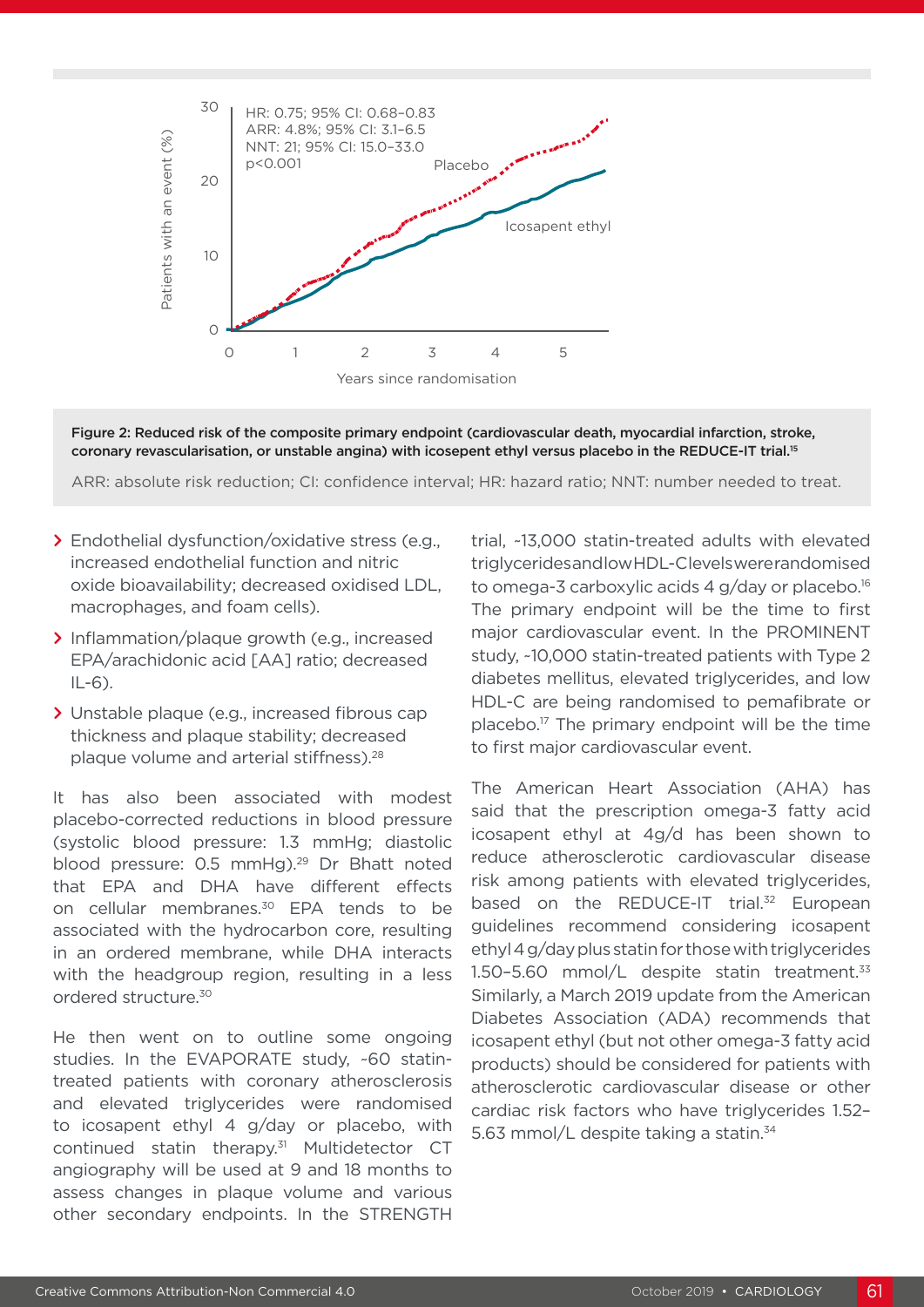# Prevalence of Hypertriglyceridaemia in Statin Treated Very High-Risk Patients Who Might Benefit from Treatment with Icosapent Ethyl for Secondary Prevention in Clinical Practice – Results of DYSIS<sup>35</sup>

## Doctor Anselm K. Gitt

To ascertain how many patients in clinical practice might benefit from icosapent ethyl, Dr Gitt and colleagues looked at statin-treated patients in the cross-sectional, observational DYSIS study, which examined lipid goal attainment in Canada. Europe, Middle East countries, and China.

Data were collected in physicians' offices and hospital outpatient wards during 2008–2012.

DYSIS included 61,805 consecutive patients on statin treatment. Of these, 44,593 (72.2%) were at very high cardiovascular risk (defined as per 2011 European Society of Cardiology [ESC]/European Atherosclerosis Society [EAS] guidelines),<sup>36</sup> including patients with coronary heart disease, diabetes, chronic kidney disease, or peripheral atherosclerotic disease.

Among these very high cardiovascular risk patients, 21,312 (47.8%) had elevated triglyceride levels (>1.52 mmol/L). Patients with triglyceride levels >1.52 mmol/L were significantly more likely to be female (42.2% versus 38.6%), obese (31.0% versus 20.7%), have sedentary lifestyles (43.0% versus 37.6%), hypertensive (79.0% versus 74.9%), and diabetic (56.3% versus 45.3%) than those with triglycerides ≤1.52 mmol/L (all p<0.0001). They also had significantly higher total (4.78 versus 4.11 mmol/L) and LDL-C (2.64 versus 2.30 mmol/L) levels (both p<0.0001); and were less likely to be at an LDL-C goal of <1.81 mmol/L (19.9% versus 28.8%).

Overall, nearly half of the very high cardiovascular risk patients in DYSIS, and over a third of the total DYSIS population, treated with statins for secondary prevention had elevated triglyceride levels and may therefore benefit from additional treatment with icosapent ethyl (Figure 3). As >80% of these very high-risk patients with triglycerides >1.52 mmol/L did not reach LDL-C targets, these patients could particularly benefit from icosapent ethyl. This could result in further reductions in major ischaemic events, such as cardiovascular death.



Figure 3: Pie chart showing the proportion of patients in the observational DYSIS study (which included 61,805 consecutive patients on statin treatment) who could potentially benefit from icosapent ethyl, based on their ESC/ EAS-defined cardiovascular risk<sup>36</sup> and their triglyceride levels.

EAS: European Atherosclerosis Society; ESC: European Society of Cardiology; TG: triglycerides; VHR: very high risk.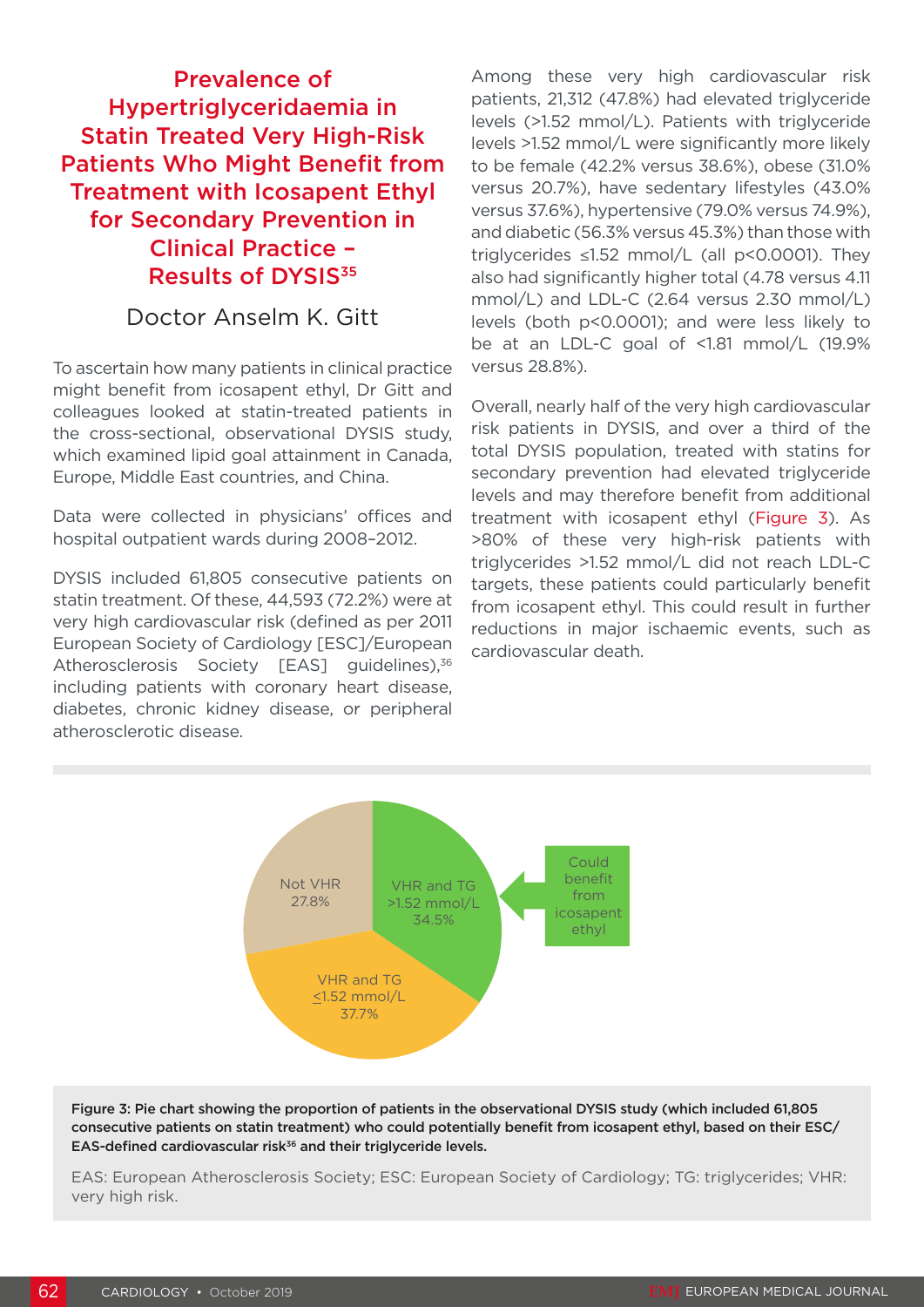# Eicosapentaenoic Acid Therapy is Associated with Decreased Coronary Plaque Instability Assessed Using Optical Frequency Domain Imaging<sup>37</sup>

#### Doctor Takao Konishi

Dr Konishi discussed a retrospective study that used optical frequency domain imaging (OFDI) to assess the relationship between EPA therapy and coronary plaque instability.<sup>37</sup> They included 121 consecutive patients who underwent PCI during 2015–2018. Of these, 12 patients had received EPA and these patients were propensity score matched (1:4) to 48 of 109 who had not received EPA. The morphological characteristics of the plaque were analysed using OFDI.

Baseline characteristics (age, sex, BMI, diabetes, hypertension, chronic kidney disease, previous PCI or coronary artery bypass grafting, previous MI, prior statin use, acute coronary syndrome, and HbA1c) were balanced in the two groups.<sup>37</sup> Triglyceride, LDL-C, and HDL-C levels were also well matched. Those who had taken EPA had a higher mean EPA/AA ratio (1.63±0.46 versus 0.48±0.21; p<0.001).

In terms of OFDI characteristics, patients who had received EPA had a significantly lower mean lipid index (818±806 versus 1,574±891; p=0.01), lipid length (3.8±2.8 versus 6.2±2.6 mm; p=0.007), maximum lipid arc (161±106 versus 236±84 degrees; p=0.011), and macrophage grade (13.5±5.9 versus 19.3±7.4; p=0.019), but a higher minimum fibrous cap thickness (109.2±55.7 versus 81.6±36.4 μm; p=0.4) than those who had not.37 Multiple logistic regression analyses showed that prior EPA use was independently associated with lower lipid index (p=0.043) and macrophage grade (p=0.024).

Overall, this analysis suggests that EPA therapy is associated with decreased plaque instability in patients with coronary artery disease undergoing PCI. Dr Konishi therefore suggested that patients with coronary artery disease who are at high risk of cardiovascular events should receive EPA to stabilise their coronary atherosclerotic plaques.

Dr Konishi also highlighted various previous studies that have examined the effects of EPA. Ferguson et al.<sup>38</sup> reported that EPA+DHA attenuated the inflammatory activation of *in*  vitro human adipocytes. Niki et al.<sup>39</sup> randomised 95 patients on strong statin therapy to EPA or control, and found significant reductions in lipid volume and significant increases in fibrous volume in the EPA group, but not in the control group. They also found significant reductions in inflammatory cytokines in the EPA, but not in the control group.<sup>39</sup> Wu et al.<sup>40</sup> reported that EPA+DHA decreased apoptosis in one healthy subject. Lastly, Zampelas<sup>41</sup> reported that EPA use is associated with increased stability and decreased inflammation. Overall, these results suggest that EPA could reduce lipid core size by reducing inflammation.

Dr Konishi also discussed studies in which omega-3 fatty acids downregulate the expression of inflammation-related genes through inhibition of NF-kB signalling by blocking Iκ-β phosphorylation, through GPR 120, or the nuclear receptor PPARα/γ.<sup>42-45</sup> Lastly, Kanai et al.<sup>46</sup> reported that EPA can inhibit the ability of macrophages to secrete matrix metalloproteinases (MMP) and monocyte chemotactic protein 1 (MCP-1), and Matsumoto et al.<sup>47</sup> reported that EPA can attenuate upregulation of vascular cell adhesion protein 1 (VCAM-1), intercellular adhesion protein 1 (ICAM-1), and MCP-1, and the expression of MMP-2 and MMP-9 in macrophage-like cells.

#### References

- 1. Nordestgaard BG. Triglyceride-rich lipoproteins and atherosclerotic cardiovascular disease: New insights from epidemiology, genetics, and biology. Circ Res. 2016;118(4):547-63.
- 2. Hansen SEJ et al. Low-grade inflammation in the association

between mild-to-moderate hypertriglyceridemia and risk of acute pancreatitis: A study of more than 115000 individuals from the general population. Clin Chem. 2019;65(2):321-32.

3. Pedersen SB et al. Nonfasting mild-

to-moderate hypertriglyceridemia and risk of acute pancreatitis. JAMA Intern Med. 2016;176(12):1834-42.

4. Nordestgaard BG, Varbo A. Triglycerides and cardiovascular disease. Lancet. 2014;384(9943): 626-35.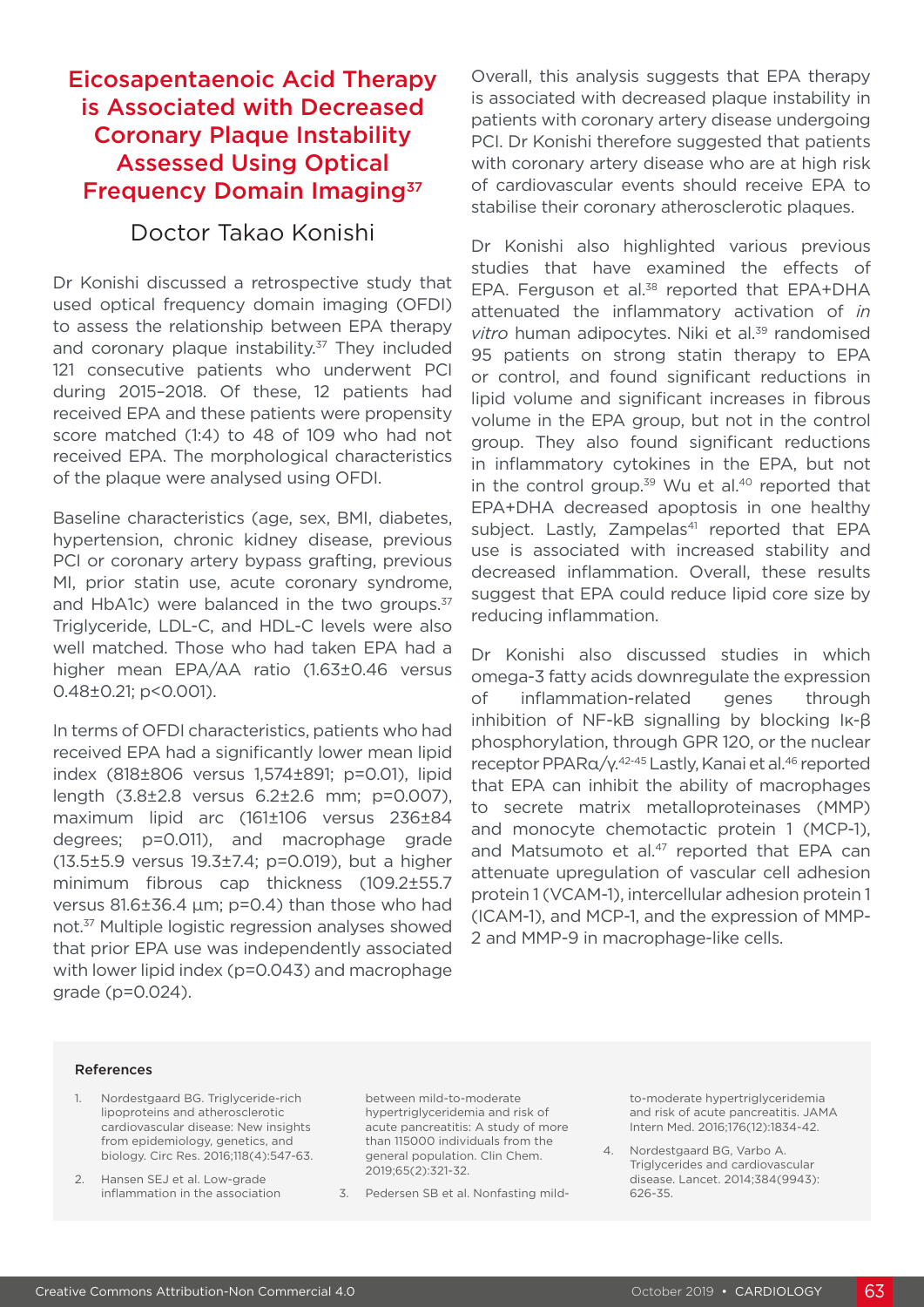- 5. Varbo A et al. Remnant cholesterol and myocardial infarction in normal weight, overweight, and obese individuals from the Copenhagen General Population Study. Clin Chem. 2018;64(1):219-30.
- 6. Nordestgaard BG, Tybjaerg-Hansen A. Genetic determinants of LDL, lipoprotein(a), triglyceride-rich lipoproteins and HDL: Concordance and discordance with cardiovascular disease risk. Curr Opin Lipidol. 2011;22(2):113-22.
- 7. Varbo A et al. Remnant cholesterol as a causal risk factor for ischemic heart disease. J Am Coll Cardiol. 2013;61(4):427-36.
- Jørgensen AB et al. Loss-of-function mutations in APOC3 and risk of ischemic vascular disease. N Engl J Med. 2014;371(1):32-41.
- TG and HDL Working Group of the Exome Sequencing Project et al. Loss-of-function mutations in APOC3, triglycerides, and coronary disease. N Engl J Med. 2014;371(1):22-31.
- 10. Myocardial Infarction Genetics and CARDIoGRAM Exome Consortia Investigators et al. Coding variation in ANGPTL4, LPL, and SVEP1 and the risk of coronary disease. N Engl J Med. 2016;374(12):1134-44.
- 11. Helgadottir A et al. Variants with large effects on blood lipids and the role of cholesterol and triglycerides in coronary disease. Nat Genet. 2016;48(6):634-9.
- 12. Khera AV et al. Association of rare and common variation in the lipoprotein lipase gene with coronary artery disease. JAMA. 2017;317(9):937-46.
- 13. Dewey FE et al. Inactivating variants in ANGPTL4 and risk of coronary artery disease. N Engl J Med. 2016;374(12):1123-33.
- 14. Dewey FE et al. Genetic and pharmacologic inactivation of ANGPTL3 and cardiovascular disease. N Engl J Med. 2017;377(3):211-21.
- 15. Bhatt DL et al. Cardiovascular risk reduction with icosapent ethyl for hypertriglyceridemia. N Engl J Med. 2019;380(1):11-22.
- 16. Nicholls SJ et al. Assessment of omega-3 carboxylic acids in statin-treated patients with high levels of triglycerides and low levels of high-density lipoprotein cholesterol: Rationale and design of the STRENGTH trial. Clin Cardiol. 2018;41(10):1281-8.
- 17. Pradhan AD et al. Rationale and design of the Pemafibrate to Reduce Cardiovascular Outcomes by Reducing Triglycerides in Patients with Diabetes (PROMINENT) study. Am Heart J. 2018;206:80-93.
- 18. Libby P. Triglycerides on the rise: Should we swap seats on the seesaw? Eur Heart J. 2015;36(13):774-6.
- 19. European Medicines Agency (EMA). Omega-3 fatty acid medicines no longer considered effective in preventing heart disease. Available at: https://www.ema.europa.eu/en/ documents/referral/omega-3-fattyacid-medicines-omega-3-fatty-acidmedicines-no-longer-consideredeffective-preventing\_en.pdf. Last accessed: 6 September 2019.
- 20. Ference BA et al. Association of triglyceride-lowering LPL variants and LDL-C-lowering LDLR variants with risk of coronary heart disease. JAMA. 2019;321(4):364-73.
- 21. Aung T et al. Associations of omega-3 fatty acid supplement use with cardiovascular disease risks: Meta-analysis of 10 trials involving 77917 individuals. JAMA Cardiol. 2018;3(3):225-34.
- 22. Yokoyama M et al. Effects of eicosapentaenoic acid on major coronary events in hypercholesterolaemic patients (JELIS): A randomised open-label, blinded endpoint analysis. Lancet. 2007;369(9567):1090-8.
- 23. Watanabe T et al. A randomized controlled trial of eicosapentaenoic acid in patients with coronary heart disease on statins. J Cardiol. 2017;70(6):537-44.
- 24. Bhatt DL et al. Effects of icosapent ethyl on total ischemic events: From REDUCE-IT. J Am Coll Cardiol. 2019;73(22):2791-802.
- 25. Bhatt DL et al. Rationale and design of REDUCE-IT: Reduction of Cardiovascular Events with Icosapent Ethyl-Intervention Trial. Clin Cardiol. 2017;40(3):138-48.
- 26. Bhatt DL et al. Reduction in first and total ischemic events with icosapent ethyl across baseline triglyceride tertiles. J Am Coll Cardiol. 2019;74(8):1159-61.
- 27. Patel PN et al. Cardiovascular risk reduction with icosapent ethyl. Curr Opin Cardiol. 2019. [Epub ahead of print].
- 28. Ganda OP et al. Unmet need for adjunctive dyslipidemia therapy in hypertriglyceridemia management. J Am Coll Cardiol. 2018;72(3):330-43.
- 29. Bhatt DL et al. Cardiovascular risk reduction with icosapent ethyl. Reply. N Engl J Med. 2019;380(17):1678.
- 30. Sherratt SCR, Mason RP. Eicosapentaenoic acid and docosahexaenoic acid have distinct membrane locations and lipid interactions as determined by X-ray diffraction. Chem Phys Lipids. 2018;212:73-9.
- 31. Budoff M et al. Effect of Vascepa (icosapent ethyl) on progression of coronary atherosclerosis in patients with elevated triglycerides (200-499 mg/dL) on statin therapy: Rationale and design of the EVAPORATE study. Clin Cardiol. 2018;41(1):13-9.
- 32. Skulas-Ray AC et al. Omega-3 fatty acids for the management of hypertriglyceridemia: A science advisory from the American Heart Association. Circulation. 2019;140:e673-91.
- 33. Mach F et al. 2019 ESC/EAS guidelines for the management of dyslipidaemias: Lipid modification to reduce cardiovascular risk: The Task Force for the management of dyslipidaemias of the European Society of Cardiology (ESC) and European Atherosclerosis Society (EAS). Eur Heart J. 2019;00(-):1-78.
- 34. American Diabetes Association (ADA). 10. Cardiovascular Disease and Risk Management: Standards of Medical Care in Diabetes—2019. Available at: https://hyp.is/ JHhz\_lCrEembFJ9LIVBZIw/care. diabetesjournals.org/content/42/ Supplement\_1/S103. Last accessed: 13 September 2019.
- 35. Gitt AK et al. Prevalence of hypertriglyceridemia in statin treated high risk patients who might benefit from treatment with icosapent ethyl for secondary prevention in clinical practice - Results of DYSIS. Poster 651. European Society of Cardiology (ESC) Congress, 31 August - 4 September 2019.
- 36. European Association for Cardiovascular Prevention & Rehabilitation et al. ESC/EAS guidelines for the management of dyslipidaemias: The Task Force for the management of dyslipidaemias of the European Society of Cardiology (ESC) and the European Atherosclerosis Society (EAS). Eur Heart J. 2011;32(14):1769-818.
- 37. Konishi T et al. Eicosapentaenoic acid therapy is associated with decreased coronary plaque instability assessed using optical frequency domain imaging. Clin Cardiol. 2019;42(6):618- 28.
- 38. Ferguson JF et al. Omega-3 polyunsaturated fatty acids attenuate inflammatory activation and alter differentiation in human adipocytes. J Nutr Biochem. 2019;64:45-9.
- 39. Niki T et al. Effects of the addition of eicosapentaenoic acid to strong statin therapy on inflammatory cytokines and coronary plaque components assessed by integrated backscatter intravascular ultrasound. Circ J. 2016;80(2):450-60.
- 40. Wu T et al. Enrichment of LDL with EPA and DHA decreased oxidized LDL-induced apoptosis in U937 cells. Lipids. 2002;37(8):789-96.
- 41. Zampelas A. Eicosapentaenoic acid (EPA) from highly concentrated n-3 fatty acid ethyl esters is incorporated into advanced atherosclerotic plaques and higher plaque EPA is associated with decreased plaque inflammation and increased stability. Atherosclerosis. 2010;212(1):34-5.